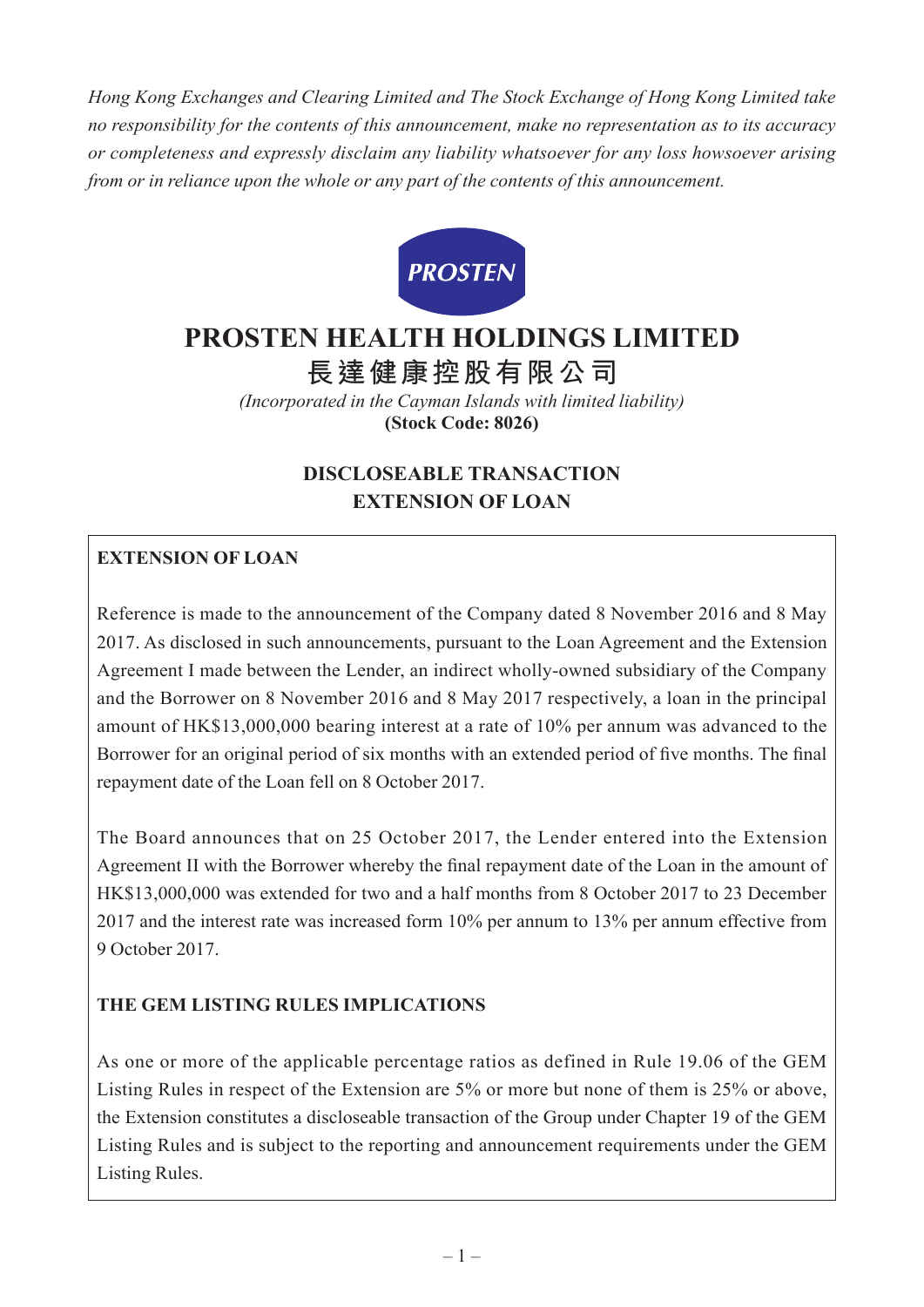#### **EXTENSION OF LOAN**

Reference is made to the announcement of the Company dated 8 November 2016 and 8 May 2017. As disclosed in such announcements, pursuant to the Loan Agreement and the Extension Agreement I made between the Lender, an indirect wholly-owned subsidiary of the Company and the Borrower on 8 November 2016 and 8 May 2017 respectively, a loan in the principal amount of HK\$13,000,000 bearing interest at a rate of 10% per annum was advanced to the Borrower for an original period of six months with an extended period of five months. The final repayment date of the Loan fell on 8 October 2017.

At the request of the Borrower, the Lender and the Borrower had negotiated for a further extension of the final repayment date of the Loan and on 25 October 2017, the Lender entered into the Extension Agreement II with the Borrower, whereby the final repayment date of the Loan was extended for two and a half months from 8 October 2017 to 23 December 2017 (or if such day is not a business day, the next following business day), and the interest rate was increased from 10% per annum to 13% per annum effective from 9 October 2017.

Interest accrued under the Loan Agreement and the Extension Agreement I (prior to the Extension) has been fully paid to the Lender as at the date of this announcement.

#### **THE LOAN AGREEMENT WITH THE EXTENSION**

The principal terms of the Loan Agreement (as varied by the Extension Agreements) are summarised as follows:

| Date of the Loan Agreement:            | 8 November 2016                                                                                            |
|----------------------------------------|------------------------------------------------------------------------------------------------------------|
| Date of the Extension<br>Agreement I:  | 8 May 2017                                                                                                 |
| Date of the Extension<br>Agreement II: | 25 October 2017                                                                                            |
| Lender:                                | SZ Enterprise Union Finance Limited (深企聯合小額貸款有<br>限公司), an indirect wholly-owned subsidiary of the Company |
| Borrower:                              | Mr. Wen Qimin                                                                                              |
| Principal Loan Amount:                 | HK\$13,000,000                                                                                             |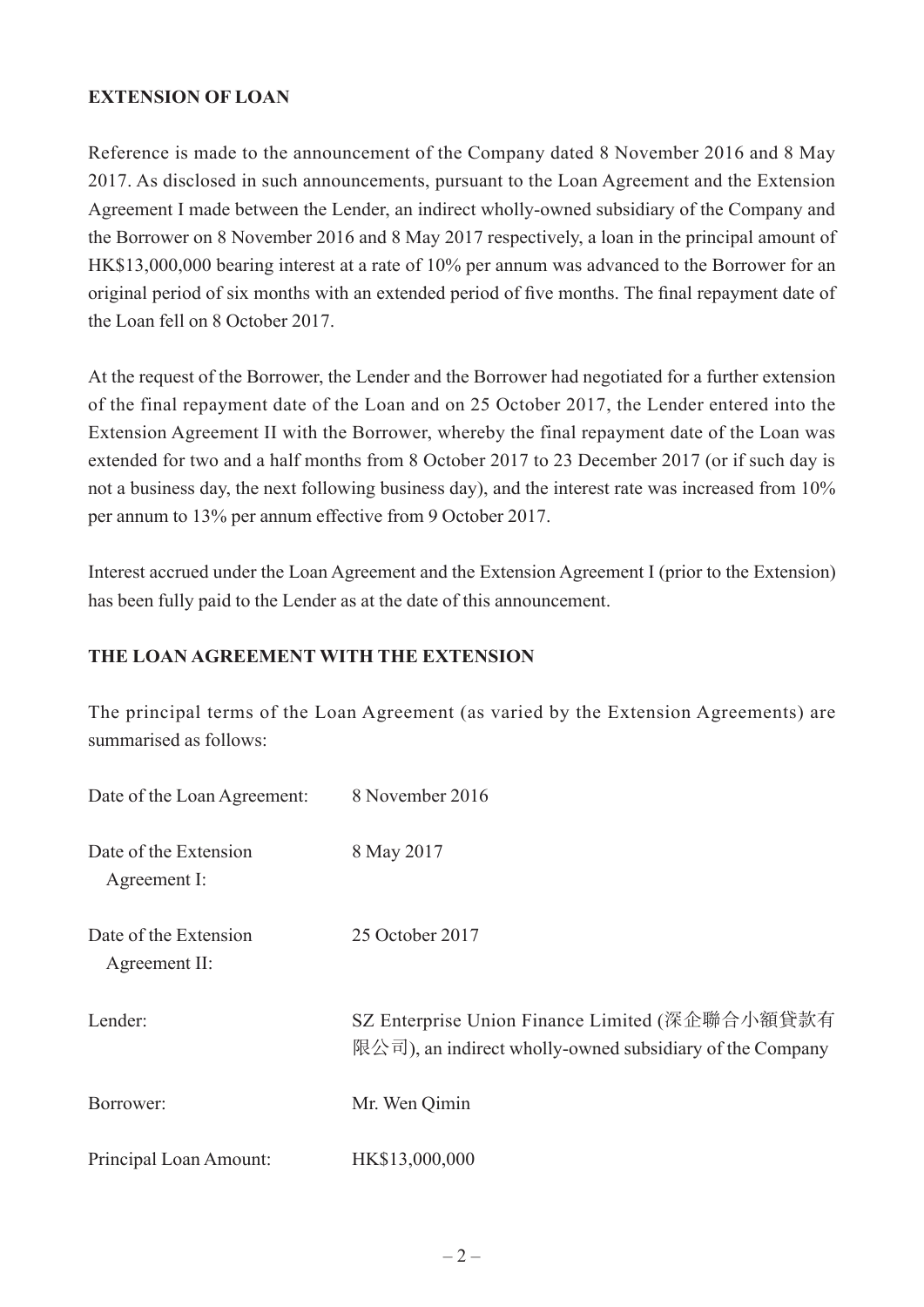| Drawdown Date:        | 8 November 2016                                                                                                                                                                                                                                                                                                                                                                                                                                                                                                                                                                                                                                                                                                            |
|-----------------------|----------------------------------------------------------------------------------------------------------------------------------------------------------------------------------------------------------------------------------------------------------------------------------------------------------------------------------------------------------------------------------------------------------------------------------------------------------------------------------------------------------------------------------------------------------------------------------------------------------------------------------------------------------------------------------------------------------------------------|
| Term:                 | six months from the drawdown date under the Loan Agreement;<br>five months from 9 May 2017 under the Extension Agreement I;<br>two and a half months from 9 October 2017 under the Extension<br>Agreement II                                                                                                                                                                                                                                                                                                                                                                                                                                                                                                               |
| Final Repayment Date: | final repayment date fell on 8 May 2017 and 8 October 2017<br>under the Loan Agreement and the Extension Agreement I<br>respectively, and pursuant to the Extension Agreement II, the<br>final repayment date is extended to 23 December 2017 (or if<br>such day is not a business day, the next following business day),<br>but early repayment is also allowed.                                                                                                                                                                                                                                                                                                                                                          |
| Interest:             | 10% per annum for the term under the Loan Agreement and<br>the Extension Agreement I; 13% per annum for the term under<br>the Extension Agreement II. Accrued interest under the Loan<br>Agreement shall be paid in the first instance upon the end<br>of the third month of the term, and thereafter on the original<br>final repayment date. Accrued interest under the Extension<br>Agreement I shall be paid in the first instance upon the end of<br>the third month of the extended term, and thereafter on the final<br>repayment date under the Extension Agreement I. Accrued<br>interest under the Extension Agreement II shall be paid on the<br>final repayment date together with repayment of the principal. |

The terms of the Extension Agreement II were arrived at after arm's length negotiations between the Lender and the Borrower. The Lender is a licensed money lender and its principal business activity is provision of money lending services. The provision and extension of the Loan denote transactions of a revenue nature and carried out as part of the ordinary and usual course of business of the Lender.

Save for the extension of the final repayment date of the Loan and the increase of the interest rate from 10% per annum to 13% per annum, the terms of the Loan Agreement and the Extension Agreement I have not been modified or varied.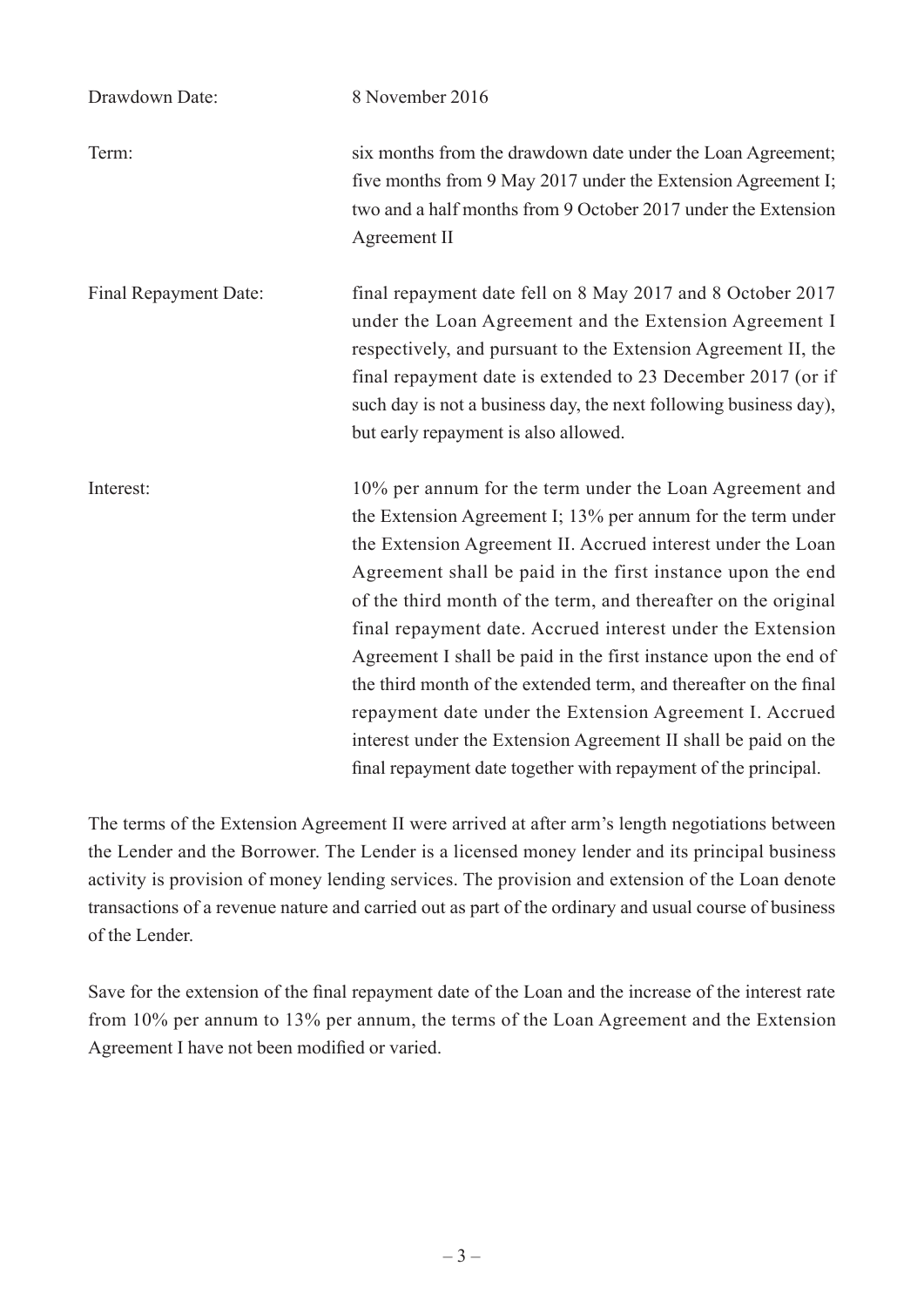## **INFORMATION ON THE COMPANY, THE GROUP AND THE LENDER**

The Company is an investment holding company. The Group is principally engaged in the trading, distribution and manufacturing of medical, pharmaceutical and healthcare food products; design, research and development, wholesale and retail of jewellery; and provision of money lending services.

The Lender is a company incorporated in Hong Kong with limited liability and an indirect whollyowned subsidiary of the Company and is a registered money lender holding a valid money lenders licence under the Money Lenders Ordinance (Chapter 163, Laws of Hong Kong), and is principally engaged in the business of provision of money lending services.

#### **INFORMATION ON THE BORROWER**

To the best knowledge, information and belief of the Directors having made all reasonable enquiries, the Borrower is a merchant and an independent third party not connected with the Company and its connected persons.

## **REASON FOR AND BENEFITS OF THE EXTENSION**

The Lender is a licensed money lender and its principal business activity is provision of money lending services. The provision and extension of the Loan constitute transaction carried out as part of the ordinary and usual course of business of the Lender, and will bring in stable interest income to the Lender.

The Lender has conducted internal risk assessment on the Extension. To the best knowledge, information and belief of the Directors having made all reasonable enquiries, the Borrower has substantial investments and assets in the PRC and in Hong Kong which support his respective financial capability to repay the Loan. The purpose of the Extension is to enhance his short-term cash flow. Therefore, the Lender has not sought securities or collaterals for the repayment of the Loan.

The Directors consider that the transaction contemplated under the Extension Agreement II is on normal commercial terms, and the terms of the Extension Agreement II are fair and reasonable and in the interests of the Group and the shareholders of the Company as a whole having considered the current market norm in relation to similar transactions.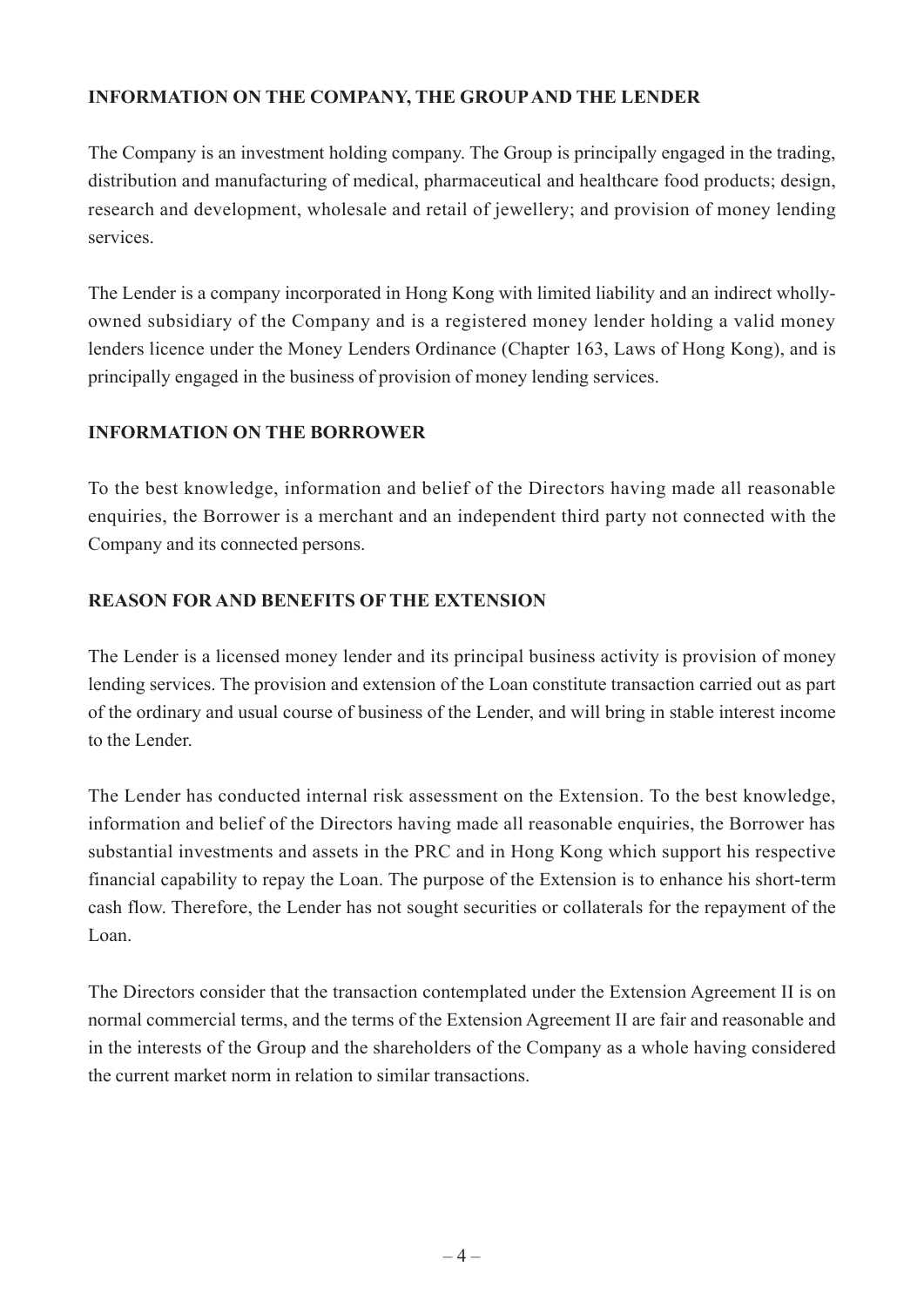#### **THE GEM LISTING RULES IMPLICATIONS**

As one or more of the applicable percentage ratios as defined in Rule 19.06 of the GEM Listing Rules in respect of the Extension are 5% or more but none of them is 25% or above, the Extension constitutes a discloseable transaction of the Group under Chapter 19 of the GEM Listing Rules. In light of the above, the Extension shall be subject to the reporting and announcement requirements under the GEM Listing Rules.

#### **DEFINITIONS**

In this announcement, the following expressions shall, unless the context requires otherwise, have the following meanings:

| "Board"                 | the board of Directors                                                                                                                                                                                                                                           |
|-------------------------|------------------------------------------------------------------------------------------------------------------------------------------------------------------------------------------------------------------------------------------------------------------|
| "Borrower"              | Mr. Wen Qimin, the borrower under the Loan Agreement and<br>the Extension Agreements                                                                                                                                                                             |
| "Company"               | Prosten Health Holdings Limited, a company incorporated in<br>the Cayman Islands with limited liability, the shares of which<br>are listed on the GEM (stock code: 8026)                                                                                         |
| "connected person(s)"   | has the meaning ascribed to it under the GEM Listing Rules                                                                                                                                                                                                       |
| "Director(s)"           | the director(s) of the Company                                                                                                                                                                                                                                   |
| "Extension"             | the extension of the final repayment date of the Loan pursuant<br>to the Extension Agreement II                                                                                                                                                                  |
| "Extension Agreement I" | the loan extension agreement dated 8 May 2017 entered into<br>between the Lender and the Borrower to extend the final<br>repayment date of the Loan for 5 months to 8 October 2017 (or<br>if such day is not a business day, the next following business<br>day) |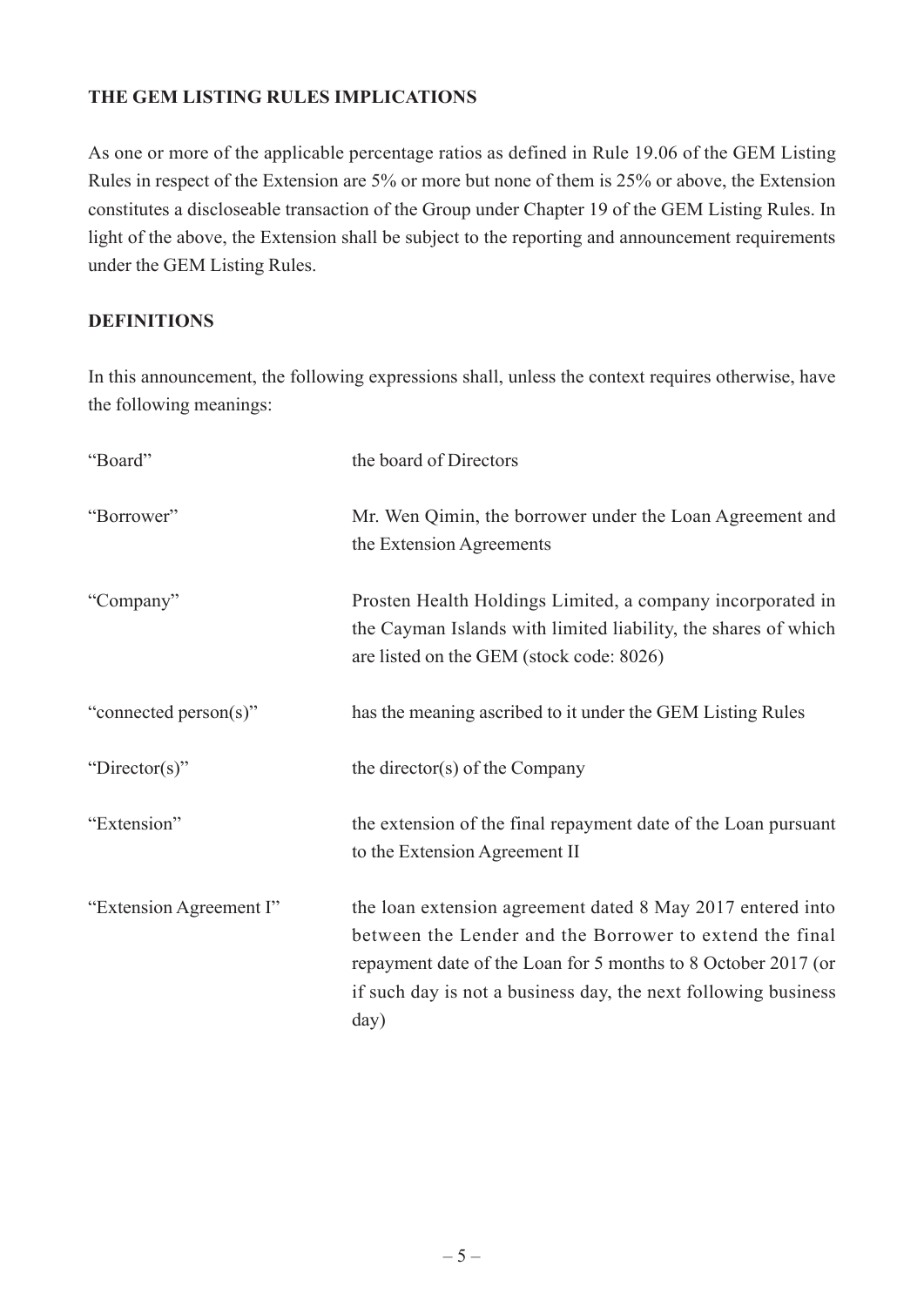| "Extension Agreement II" | the loan extension agreement dated 25 October 2017 entered<br>into between the Lender and the Borrower to extend the final<br>repayment date of the Loan for two and a half months to 23<br>December 2017 (or if such day is not a business day, the next<br>following business day) |
|--------------------------|--------------------------------------------------------------------------------------------------------------------------------------------------------------------------------------------------------------------------------------------------------------------------------------|
| "Extension Agreements"   | Extension Agreement I and Extension Agreement II                                                                                                                                                                                                                                     |
| "GEM"                    | the Growth Enterprise Market of the Stock Exchange                                                                                                                                                                                                                                   |
| "GEM Listing Rules"      | the Rules Governing the Listing of Securities on the GEM                                                                                                                                                                                                                             |
| "Group"                  | the Company and its subsidiaries collectively                                                                                                                                                                                                                                        |
| "Hong Kong"              | The Hong Kong Special Administrative Region of the PRC                                                                                                                                                                                                                               |
| "HK\$"                   | Hong Kong Dollars, the prevailing lawful currency of Hong<br>Kong                                                                                                                                                                                                                    |
| "Lender"                 | SZ Enterprise Union Finance Limited (深企聯合小額貸<br>款有限公司), a company incorporated in Hong Kong with<br>limited liability and an indirect wholly-owned subsidiary of the<br>Company                                                                                                      |
| "Loan"                   | a term loan in the principal amount of HK\$13,000,000 granted<br>by the Lender to the Borrower pursuant to the terms of the Loan<br>Agreement                                                                                                                                        |
| "Loan Agreement"         | the loan agreement dated 8 November 2016 entered<br>into between the Lender and the Borrower in relation<br>to the provision of the Loan in the principal amount of<br>HK\$13,000,000                                                                                                |
| "PRC"                    | the People's Republic of China which excludes Hong Kong and<br>Macau Special Administrative Regions for the purpose of this<br>announcement                                                                                                                                          |